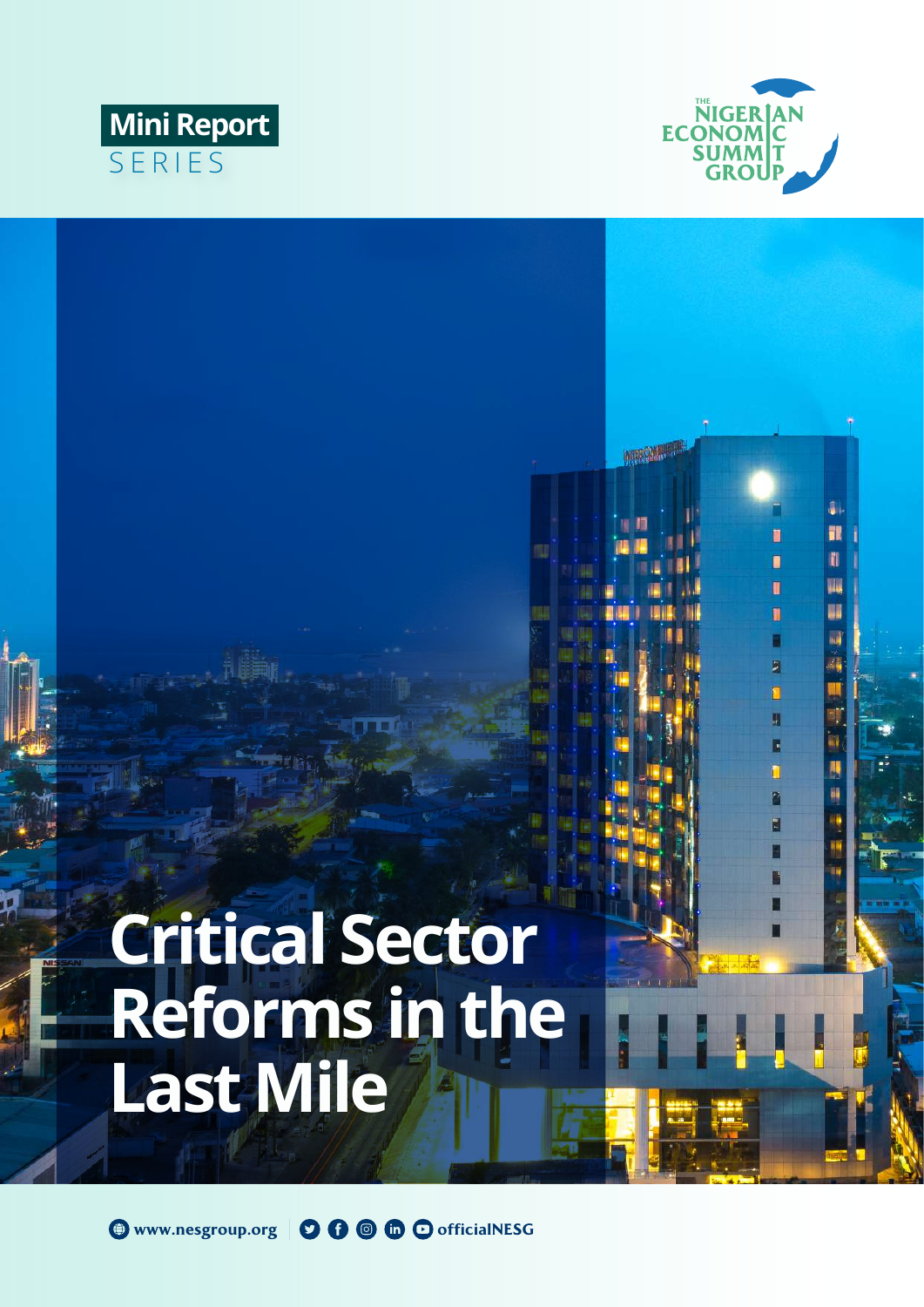#### **1. INTRODUCTION**

Nigeria consolidated recovery in 2021 and recorded an average growth rate of 3.4 percent. However, the Nigerian economy remains plagued by a high inflation rate, high unemployment and underemployment rates as well as rising poverty head-count. Specifically, inflation rose to 17 percent in 2021 from 13.2 percent in 2020 according to the National Bureau of Statistics. The World Bank also reports that the extreme poverty headcount rose to 69.1 million from 67.6 million in 2020 . In Fig. 1, a comparison of the growth rates across sectors in 2014 and 2021 shows that the growth rate of critical sectors has declined relative to the pre-2016 recession period of strong economic growth in 2014.



Resolving socio-economic issues including low job creation, unemployment, foreign exchange instability, external trade deficit, government revenue constraints, and insecurity rest on the ability of the different sectors of the economy to expand and contribute positively across board. With the government's pledge to lift 35 million people out of poverty by creating 21 million full-time jobs by 2025, it needs to drive improved productivity across major sectors of the economy.

World Poverty Clock. Available at: https://worldpoverty.io/headline

**2**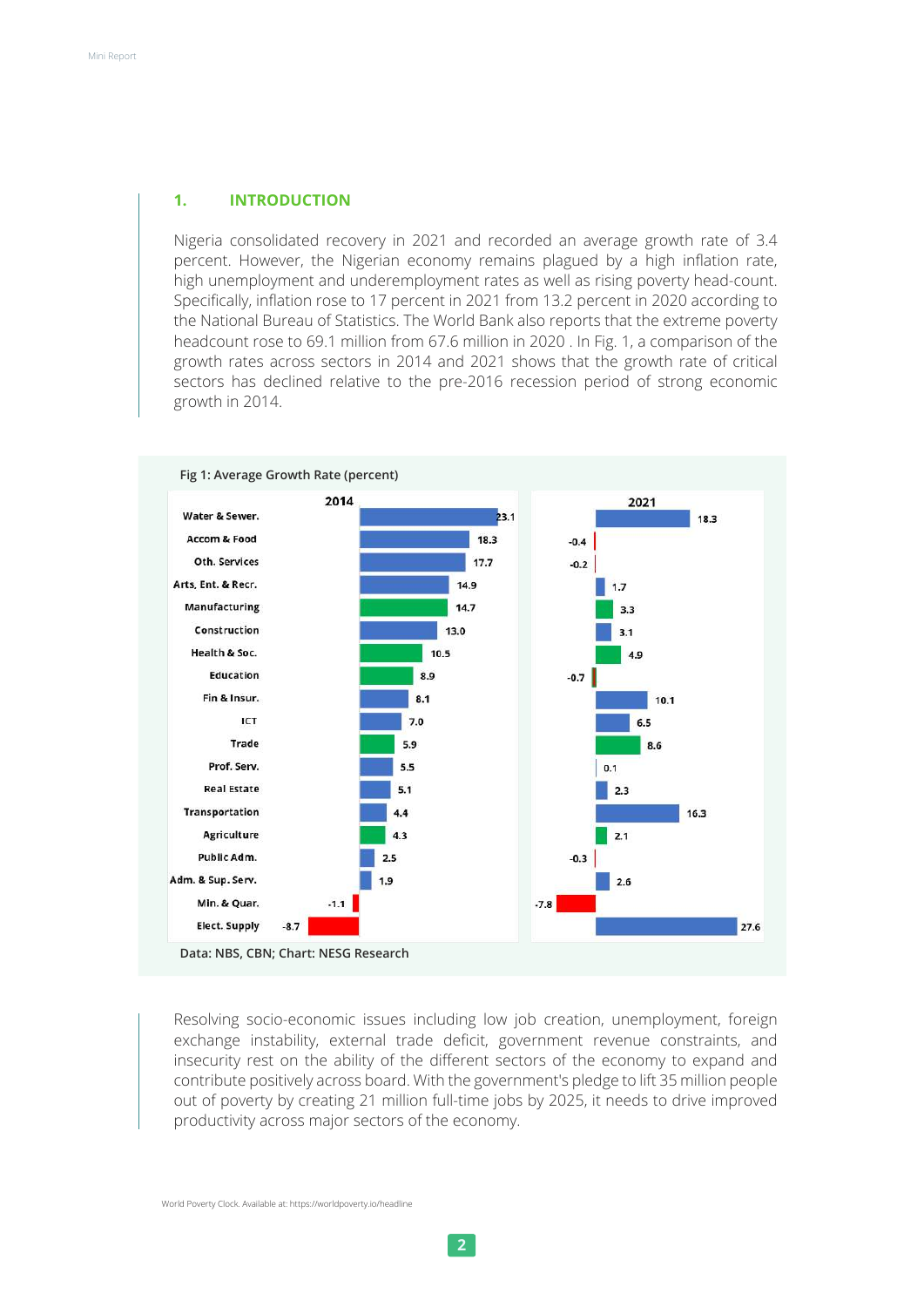The expansion of major sectors of the economy is primarily hampered by the persistence of structural challenges ranging from infrastructure deficit to exchange rate volatility, sectoral rigidity, and the economy's susceptibility to oil prices swings. Also, regulatory bottlenecks and corruption; the multiplicity of taxes; limited financing (corporate and consumer) and high cost of borrowing; inefficiency of standardisation and quality control processes; poor implementation of government policies, projects and programmes; inadequately skilled workforce; and elevated level of insecurity have inhibited the progress of various sectors.

### **2. CRITICAL SECTORS FOR SOCIO-ECONOMIC IMPROVEMENTS**

Addressing many of the challenges facing the country calls for broad-based economic growth and job creation. Economic growth which creates jobs across sectors of the economy is essential for poverty reduction. However, historically, there has been weak correlation between economic growth, employment, and thereby, poverty in Nigeria. For instance, the real growth rate improved from -1.92 percent in 2020 to 3.4 percent in 2021. However, the poverty headcount rate was predicted by the World Bank to be approximately 43.3 percent and 44.6 percent in 2020 and 2021, respectively. This indicates the weak capacity of the economy to create jobs which limits the ability of economic growth to have a discernible effect on poverty reduction.

As much as Nigeria needs to scale up and expand production across all sectors of the economy, the government needs to prioritise sectors based on their linkages with economic growth, other sectors of the economy, employment and social inclusion. More specifically, the sectors highlighted in this report are sectors that:

- *• Account for a significant share of employed individuals:* The sectors selected employed at least 17 million people in 2017 and have the capacity, in the medium term, to absorb more individuals;
- *• Have strong backward and forward linkages:* These sectors are strongly related to the growth of other sectors of the economy through input demand and being a source of intermediate output/services;
- *• Have the potential to grow and expand their output,* although the contribution to GDP growth and/or share of GDP remains low or below the capacity of the sector for most of these sectors. This is shown in Table 1. This state of affairs indicates the presence of untapped opportunities;
- *Have a link to inclusive growth: These sectors have the capacity to contribute* significantly to GDP growth; create business and employment opportunities; alleviate poverty and accelerate economic diversification.

Five (5) sectors including Agriculture, Manufacturing, Health, Education and Trade, meet these criteria. The most recent data on employment across sectors in Nigeria shows that these sectors were among the top employers in 2017. The agriculture sector led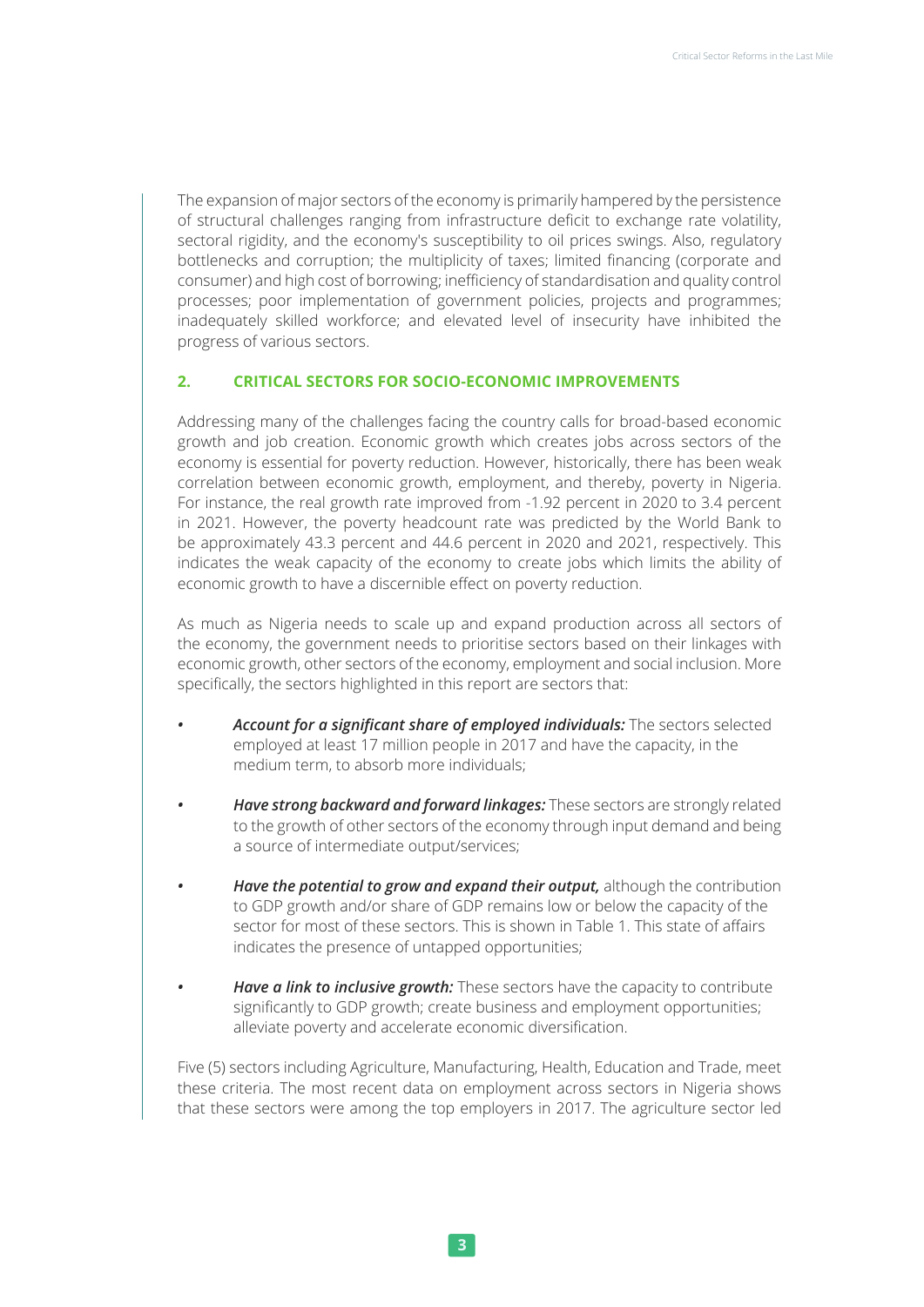with 37.4 million people, followed by the trade sector employing 10.8 million people. At 2.1 million employed, the human health and social services sector employed the least number of people of the five sectors (see Table 1). Furthermore, these sectors accounted for 75.4 percent of total employment in 2017 and 52.4 percent of GDP in 2021.

#### **Table 1: Employment by sector, contribution to GDP and GDP growth**

| <b>Sectors</b>                                             | Number<br>of people<br>employed<br>(2017) | Contributio<br>n to RGDP<br>growth<br>(2021) | Share<br>of<br>GDP<br>(2021 |
|------------------------------------------------------------|-------------------------------------------|----------------------------------------------|-----------------------------|
| <b>Agriculture</b>                                         | 37,368,930                                | 15.1%                                        | 25.5%                       |
| Manufacturing                                              | 5,410,641                                 | 8.2%                                         | 8.9%                        |
| <b>Human Health and Social services</b>                    | 2,144,108                                 | 0.9%                                         | 0.7%                        |
| Education                                                  | 2,685,257                                 | $-0.4%$                                      | 1.8%                        |
| Trade                                                      | 10,835,032                                | 34.9%                                        | 15.5%                       |
| <b>Information and Communication</b>                       | 424,156                                   | 26.7%                                        | 15.5%                       |
| <b>Mining and Quarrying</b>                                | 129,705                                   | $-17.6%$                                     | 7.3%                        |
| <b>Transportation and Storage</b>                          | 2,489,857                                 | 5.2%                                         | 1.3%                        |
| <b>Financial and Insurance</b>                             | 1,011,619                                 | 9.2%                                         | 0.4%                        |
| <b>Other Services</b>                                      | 6,121,433                                 | $-0.1%$                                      | 3.1%                        |
| Construction                                               | 1,745,479                                 | 2.9%                                         | 3.4%                        |
| Electricity, Gas, Steam & Air Conditioning Supply          | 10,492                                    | 2.9%                                         | 0.5%                        |
| Water Supply, Sewerage, Waste Man. &<br><b>Remediation</b> | 90,806                                    | 0.9%                                         | 0.2%                        |
| <b>Arts, Entertainment and Recreation</b>                  | 557,158                                   | 0.1%                                         | 0.2%                        |
| Professional, Scientific and Technical Services            | 4,938,501                                 | 0.0%                                         | 3.2%                        |
| <b>Administrative &amp; Support Services</b>               | 466.632                                   | 0.0%                                         | 0.0%                        |
| <b>Accommodation and Food Services</b>                     | 1,052,108                                 | $-0.1%$                                      | 0.7%                        |
| <b>Real Estate</b>                                         | 69,515                                    | 3.5%                                         | 5.5%                        |
|                                                            | 77.551.429                                |                                              |                             |

To this end, we outline specific reforms in these critical sectors that the government can undertake or advance in the short run to unlock opportunities across these sectors and deliver significant improvement in Nigeria's economic outcomes. These reforms would attract the private investment needed to drive significant improvement in productivity and output growth. Improved performance and value addition across these sectors will, in turn, support export diversification and the expansion of the government's tax base. We believe that implementing these reforms would significantly improve the performance of these sectors and promote inclusive economic development.

#### **Agriculture sector**

The high level of food prices which closed 2021 at 17.4 percent, albeit lower than 23.0 percent in March 2021, highlights the level of food insecurity that might erupt given the high rate of urbanisation. The Agricultural sector which account for majority of the food consumed is plagued by low productivity and high post-harvest waste. This impedes the sector's output and drives rising food insecurity in the nation. A large proportion of farmers in the country are small-holder in nature, undertaking subsistence farming and are based in the rural areas. These farmers would greatly benefit from access to critical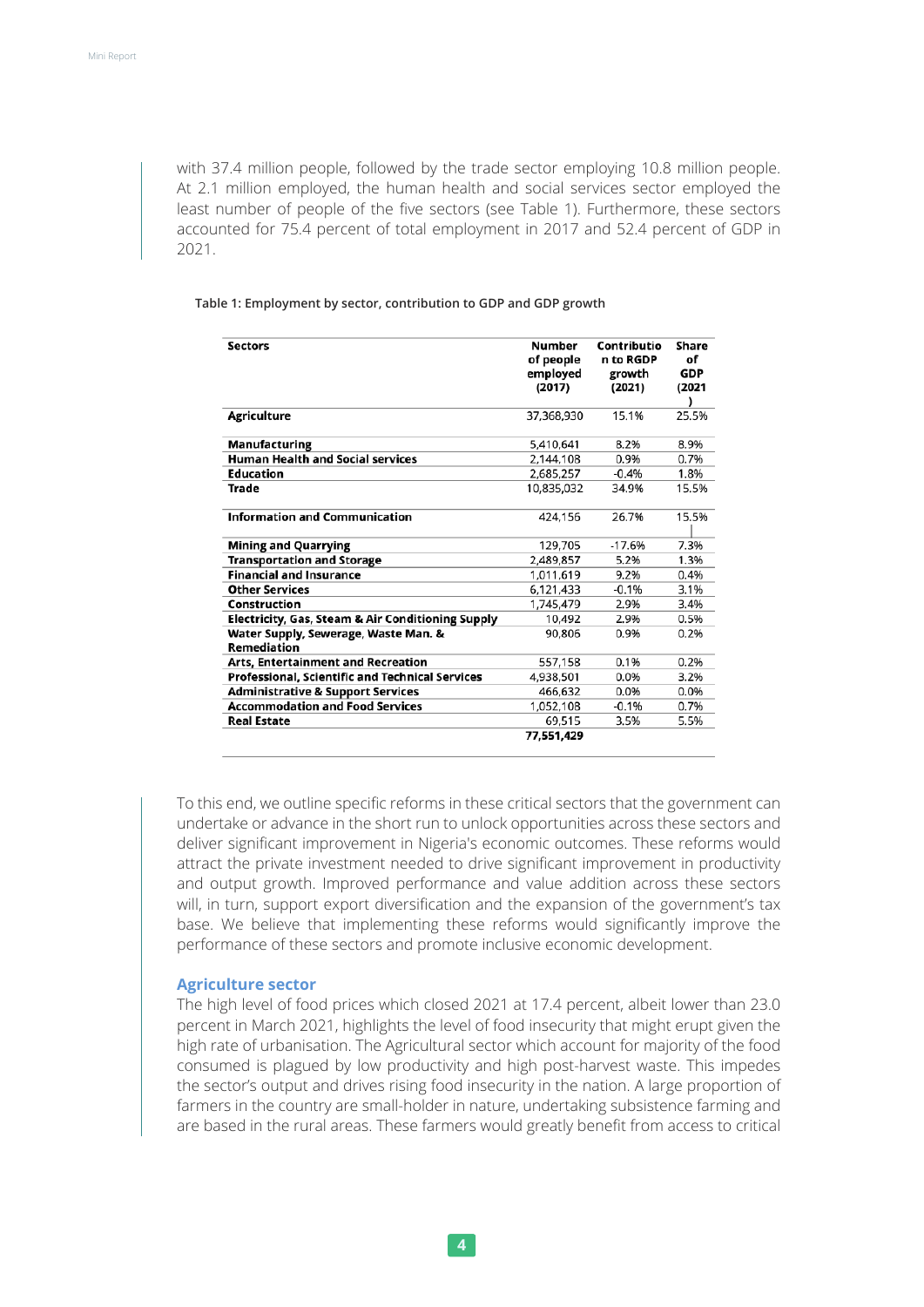information, leading to increased crop yields. Extension workers have a crucial role to play. However, according to The African Seed Access Index (TASAI) 2020 report, the ratio of agricultural extension workers to farmers in Nigeria is the lowest in Africa. With the high level of food inflation (averaging 20.5 percent in 2021), exacerbated by security challenges, measures to improve the sector's productivity are important. We suggest the following reforms:

- Create a plan to strengthen the activities of agriculture extension workers to scale up technical advice to farmers and enhance the adoption of higher-yielding seeds, which would improve the output of the sector;
- Implement measures to facilitate the early release of seed varieties, such as reducing the administrative requirements for registering new varieties of seeds;
- Create incentives for local production of fertilizer components to reduce dependence on imports amid rising prices of intermediate products;
- Extend training schemes for farmers in the use and maintenance of innovative technology which can lower post-harvest losses and improve productivity;
- Implement an irrigation-enhancement initiative that focuses on facilitating the adoption of irrigation and repairs to irrigation systems;
- Reduce land fragmentation and make farmlands available for genuine farmers at subsidised rates so that they can expand their production base and even adopt farm mechanisation. This will help boost agricultural productivity;
- Develop appropriate pricing for agricultural products to keep farmers' incomes stable;
- Develop a quality control system that will ensure Nigerian produce is attractive to foreign buyers; and
- Promote technology adoption in agriculture with the goal of improving quality, productivity, market access, and reducing wastage.

#### **Manufacturing sector**

The manufacturing sector has continuously faced several structural challenges which have caused many manufacturing firms to shut down, limiting growth and investment inflows into the sector as well as low sector productivity. Taking steps towards addressing structural issues and attracting investment into the sector is key to unlocking the sector's potential. Therefore, we recommend the following reforms to improve the sector's performance:

• Develop a plan for the manufacturing sector, which involves identifying priority sub-sectors followed by developing industrial policy and sectoral plans for these priority areas;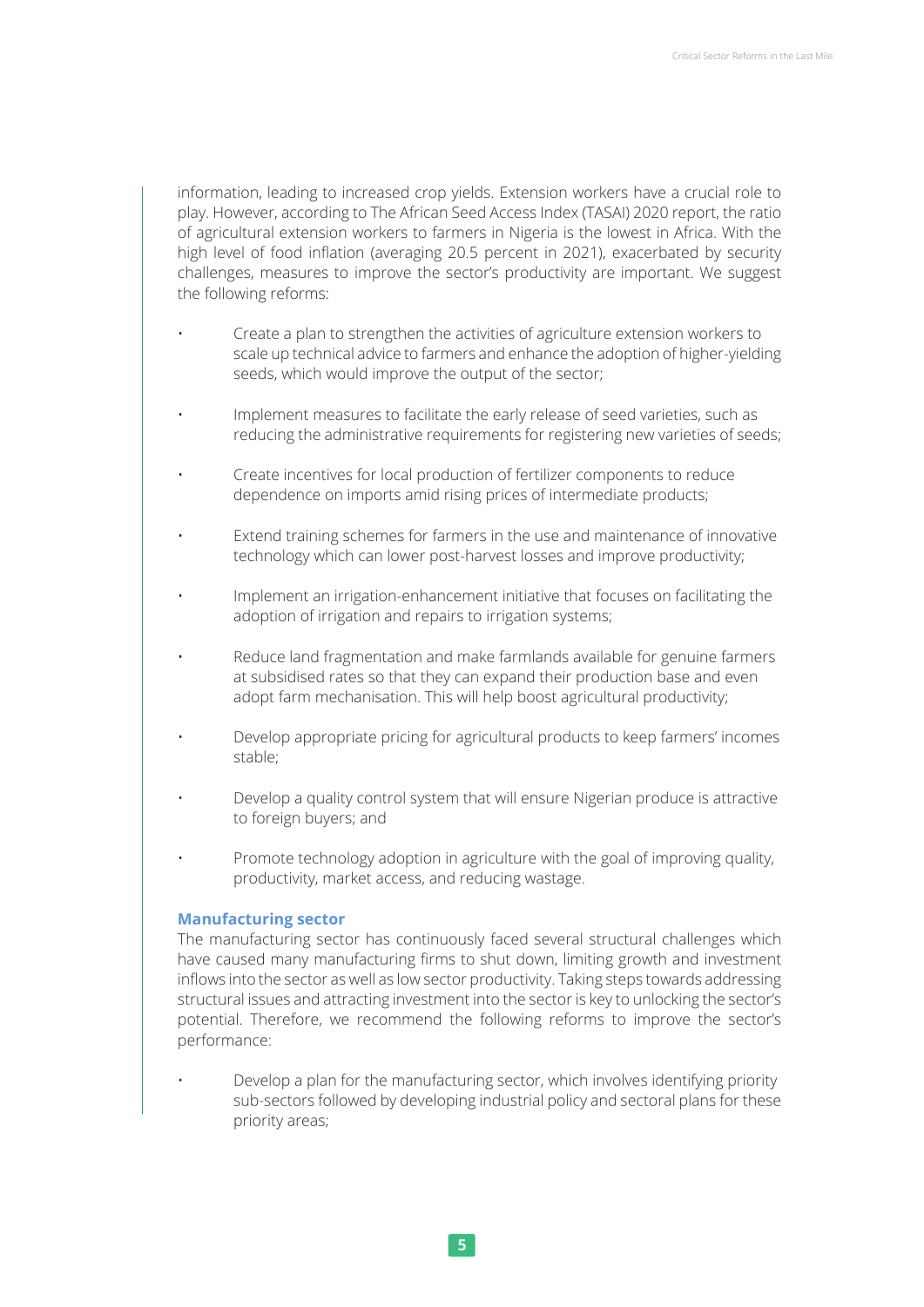- Strengthen the Nigerian Investment Promotion Commission (NIPC), tasked with promoting and supporting investment within the country, by empowering the agency to make policy decisions that drive private investment into specific sectors, infrastructural projects, and government projects;
- Develop tailor-made finance and competitive grants to support innovative development and start-up of nascent industrial and manufacturing enterprises. The pharmaceutical sector, for instance, requires significant capital outlay for production and expansion;
- Develop a quality control system to ensure that Nigerian-made products become attractive to foreign buyers. This will help boost forex earnings from non-oil export commodities; and
	- Provide adequate incentives such as affordable credit facilities to manufacturers to facilitate mass production of exportable commodities.

#### **Education sector**

Nigeria has significant strides to make in improving the quality of education provided in educational institutions and access to education across the nation. According to the Ministry of Education, Nigeria has over 6.9 million out-of-school children as at 2021. Declining budgetary allocation - 8.4 percent of projected expenditure in 2021 and 7.2 percent in 2022 -, a lack of industry-aligned curricula, and a mismatch between employer needs and the labour force skills are other major challenges facing the sector. The sector's poor performance has contributed to the scale of unemployment and underemployment in the country, which, in turn, promotes social unrest. To strengthen this sector, we suggest the following reforms:

- Strengthen social safety nets such as conditional cash transfers. This will increase the disposable income of poor households, thereby promoting school participation;
- Introduce an unemployment insurance scheme which is responsive to the state of the economy. This will support family incomes when economic conditions worsen;
- Extend financial support to parents and guardians for the purchase of digital devices for their children to aid learning;
- Use and upgrade of more non-formal educational institutions to enhance skill acquisition for those citizens outside of formal education;
- Improved funding of the education sector with investment in specialised fields such as Science, Technology, Engineering and Mathematics (STEM) to equip the Nigerian youth for jobs of the future;
- School curriculum reform to reflect the specific and dynamic needs of industry as well as development of a medium for engaging the private sector in an extensive review of education curricula;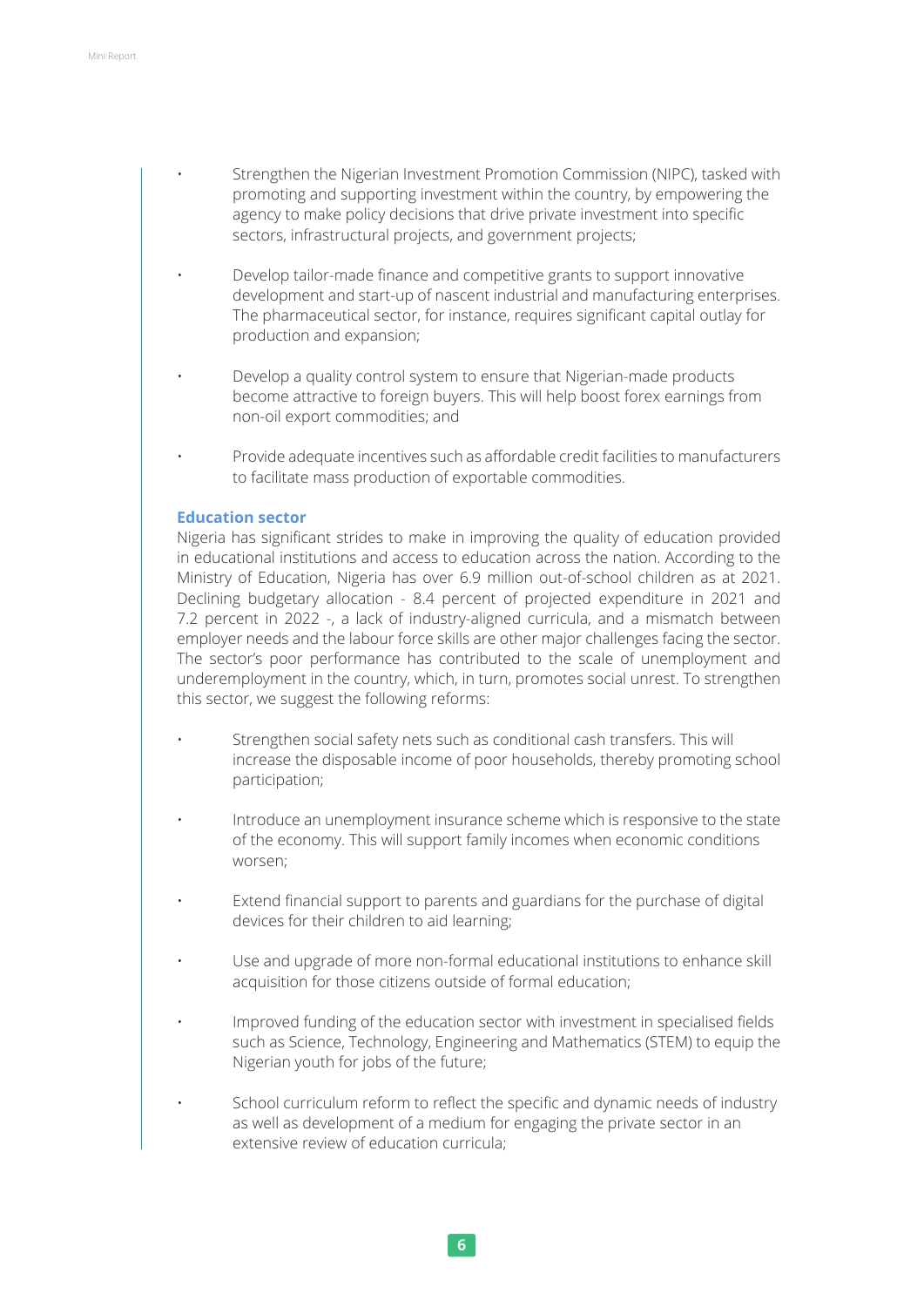- Partner with the private sector to roll out internship programmes across different sectors of the economy. This will improve the employment prospects of students and graduates;
- Revive technical and vocational education, as well as, teacher training colleges;
- Establish a standardised benchmark for the performance of students and educational institutions, respectively; and
- Standardise teachers' entry requirements and revise compensation packages to make them competitive. This will enhance the quality of the teaching force.

#### **Health sector**

Although Nigeria has seen improvement in its health services in recent times, it is still poorly ranked at 163rd out of 191 countries in the World Health Organisation (WHO) health system ranking in 2021, explaining why it also has some of the poorest health outcomes globally. Low funding and investment in the sector have been major contributors to the sector's observed performance. The need to improve funding for primary health care prompted the creation of the Basic Health Care Provision Fund (BHCPF). However, the fund's purpose has not been fully realised due to challenges with its management. Moreover, poor data management systems have made it difficult for the sector to manage resources and implement health intervention programmes effectively. Reforms which address these challenges are essential to strengthening the performance of the health sector. We propose the following reforms:

- Develop incentives for the banking sector to provide financial support for the health sector's development, such as by providing guarantees for the money borrowed by health institutions;
- Develop guidelines and structures for effective health data management. This will facilitate the collation of important health-related statistics for adequate planning;
- Higher tax incentives for investment in health care compared with other sectors;
- Introduce processes, such as clear guidelines for implementation and the roles of parties involved in the disbursement of funds. This will reduce bottlenecks in the management of the Basic Healthcare Provision Fund (BHCPF);
- Health authorities should introduce transparency and accountability structures for the effective management of the BHCPF;
- Implement a supportive and unified regulatory framework to support private investors in healthcare delivery; and
- Improve working conditions of healthcare professionals to avert brain drain.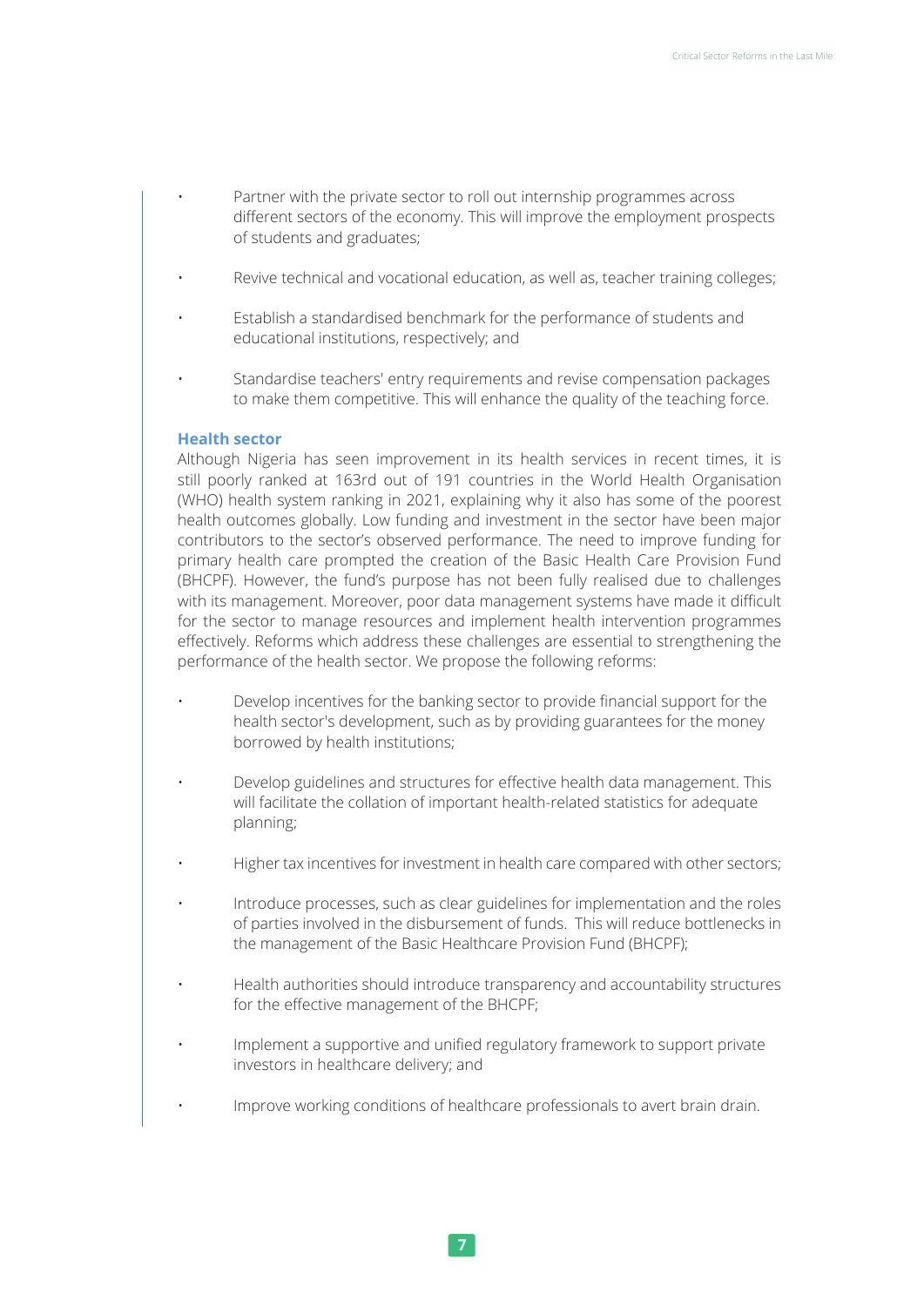#### **Trade sector**

As the second-largest employer of labour in Nigeria and with high absorptive capacity, the trade sector is integral to job creation. Impediments to growth in the trade sector arise from international activities, including currency devaluation, which has increased the prices of imported goods and services. Other external factors include the multiplicity of the exchange rate that makes foreign trade complex and foreign direct investment constrained. The ever-growing presence of non-state actors, underdeveloped credit system, lack of finance and high-interest environment also constitute major drawbacks to growth in the trade sector.

Given its distributive and market creating roles in the economy, the deficient performance of the trade sector will affect Nigeria's competitiveness among other African countries in the face of the African Continental Free Trade Area (AfCFTA) agreement. The following reforms would improve the performance of the trade sector:

- Urgently address the porous nature of land borders and poor capturing of trade across land borders;
- Strengthen border security and establish border structures across the six regions to facilitate export to other ECOWAS countries;
- Strengthen the reforms on the operations of the ports and provide clarity on the conditions and requirements for import and export to further ease the import and export process;
- Increase access to trade financing and ensure a more friendly interest environment;
- Ensure macroeconomic stability, mainly as it affects inflation and exchange rate;
- Improve the business environment by advancing on the ease of doing business components; and
- Reduce the grip of non-state actors on trade business as the various charges emanating from their activities constrain players in the sector.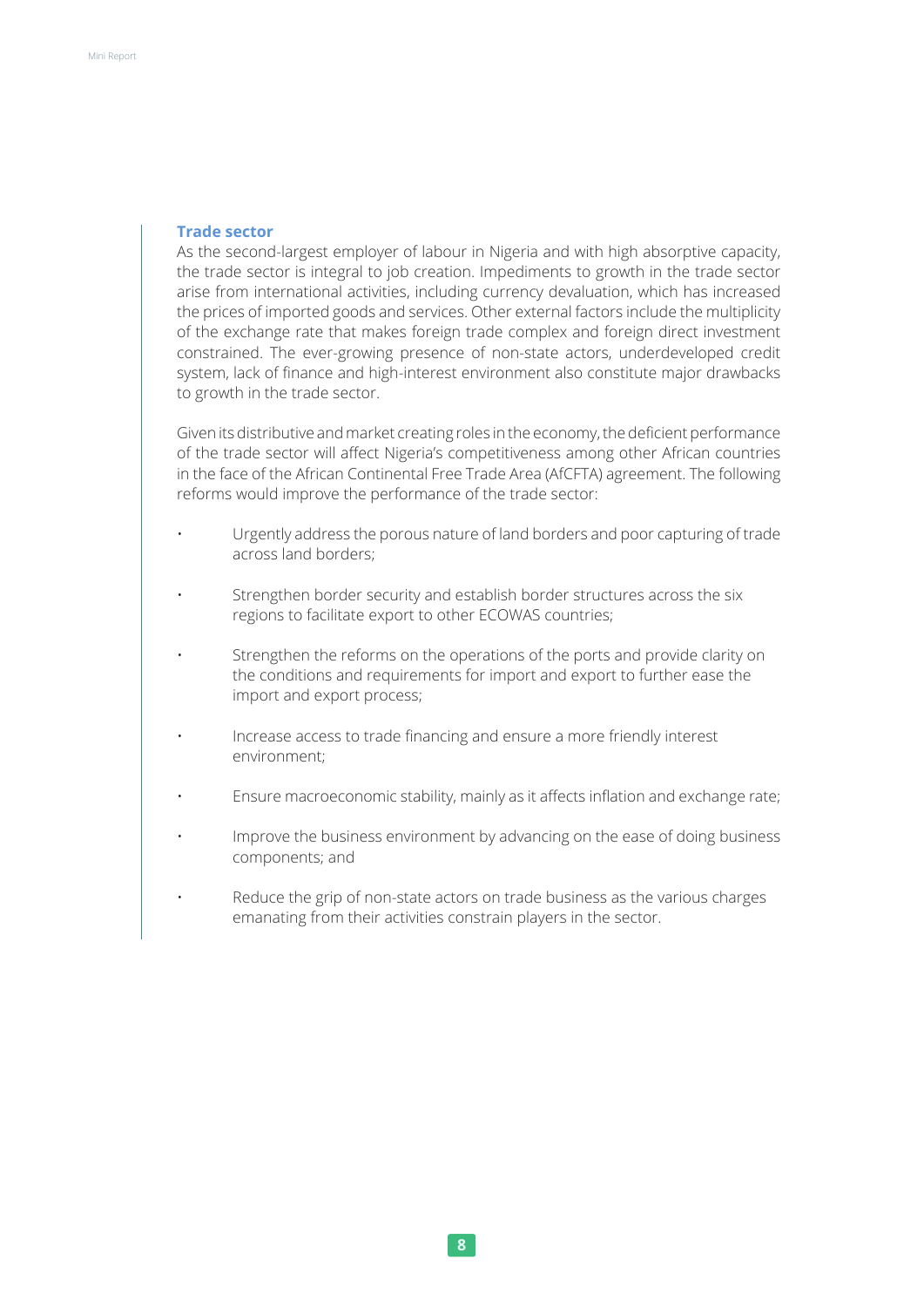#### **3. CONCLUSION**

Amidst 3.4 average percent economic growth in 2021, Nigeria faces a myriad of socio-economic challenges including high inflation, rising poverty head-count, high unemployment rate, insecurity, among others. These challenges are inextricably linked to skewed growth performance in favour of a few sectors which do not have the capacity to create jobs with decent incomes. In contrast, growth in sectors that are major drivers of inclusive economic growth and job creation is generally weak and benign when the pre-2016 recession period is considered.

To generate significant improvement in economic outcomes, critical reforms are necessary for these sectors. In this report, we highlight crucial reforms in 5 key sectors of the economy including Agriculture, Manufacturing, Health, Education and Trade. By undertaking and strengthening these reforms in the short run, the government can significantly enhance the performance of these sectors and place the economy on the path to improved socio-economic outcomes.

#### **References**

Labour Force Statistics Vol. 2: Employment by Sector Report. Q3 2017.

Mabaya et al. (2021). Nigeria Country Report 2020: The African Seed Access Index.

National Bureau of Statistics (2021). Nigerian Gross Domestic Product Report Q4 2021.

NESG Macroeconomic Outlook (2020). Nigeria in a New Decade: Priority for Accelerated Growth, Job Creation and Poverty Reduction.

NESG Macroeconomic Outlook (2021). 4 priorities for the Nigerian Economy in 2021 and beyond.

NESG (2021). Sectoral Reforms and Investments in Nigeria: A Focus on the Manufacturing Sector.

World Bank (2021). Using data to combat the ongoing crisis, and the next, in Nigeria. Available at: https://blogs.worldbank.org/opendata/using-data-combat-ongoing-crisis and-next-Nigeria